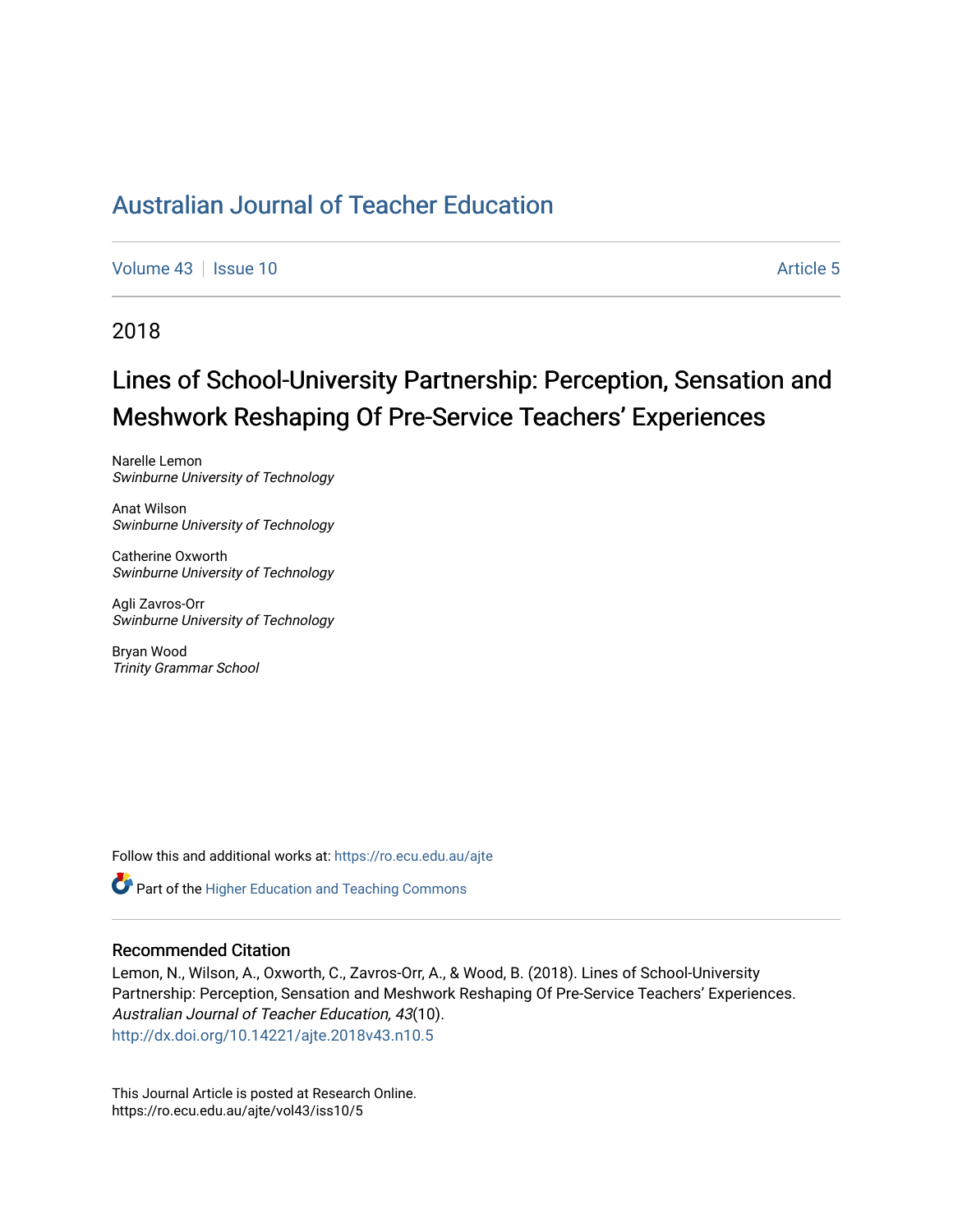## **Lines Of School-University Partnership: Perception, Sensation And Meshwork Reshaping Of Pre-Service Teachers' Experiences**

Narelle Lemon Anat Wilson Catherine Oxworth Agli Zavros-Orr Swinburne University of Technology Bryan Wood Trinity Grammar School

*Abstract: School-university partnerships are complex, entangled and layered. As renewal of initial teacher education is at the forefront, understanding how we approach partnerships is imperative. This paper draws on reflective narratives of a school leader and initial teacher education staff involved in setting up a school-university partnership program. We identify the use of 'meshworks', that is complex and layered weaving of ideas or lines (Ingold, 2011; 2015; 2017) – specifically the lines of 'partnership', 'partnership understanding', 'involvement', 'supporting pre-service teachers', 'noticing of pre-service teachers', and 'impact'. The analysis of the findings illuminate benefits from co-design and vision, while demonstrating how a call to action from Australian Institute for Teaching and School Leadership (AITSL) can illuminate how working closely together can support the development of pre-service teachers. We conclude by suggesting that future teacher quality is dependent upon the strength of the intersections of these school-university partnerships.* 

**Keywords:** initial teacher education, pre-service teachers, university-school partnerships, partnerships, collaboration

## **Introduction**

There were five participants in the university-school partnership team; each had a different role to play in a collaboration intended to support pre-service teachers (PST) who are undertaking initial teacher education (ITE) studies in the university context, and to scaffold their development through competency from a 'novice' to 'competent' to 'ready to teach' teacher. We know that Professional Experience is a core element to supporting this development and in meeting the Australian Institute for Teaching and School Leadership (AITSL) standards. School experience and observation of expert teachers in real, authentic learning situations is an expectation of how this can be met. Currently there are mixed approaches to how this is done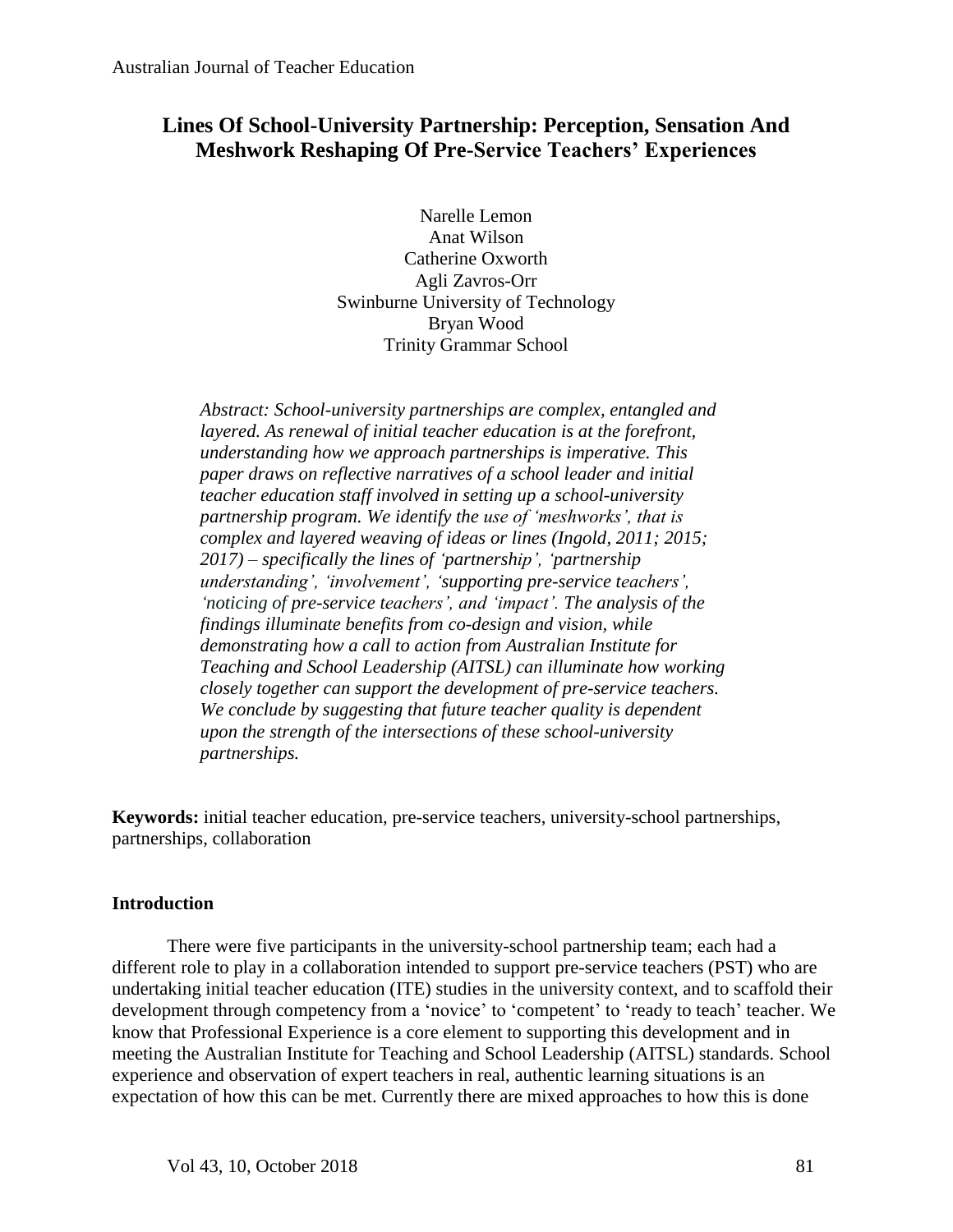across the sector of ITE (Zhao & Zhang, 2017). Much focus has been on the responsibly of a practising teacher (or mentor as they are often called) to provide these opportunities (Ingersoll  $\&$ Strong, 2011). For many ITE programs, this has resulted in a breakdown of school-university partnerships, at the very time that there should be a renewed interest in how schools and universities will work together to support teacher education (AITSL, 2011; TEMAG, 2014; DET, 2015; Grossman, et al., 2009; Khalid, 2014; Miles et al., 2016). As a result, a key focus for universities and teacher educators currently is authentic assessment of the professional practice and focusing on judging the impact on student learning (Mayer, 2014) by PSTs. Partnerships between universities and school sites are imperative to support this. High quality integrated programs focused on the ultimate outcome of student learning and the support of future teachers is called for (AITSL, 2011; TEMAG, 2014; DET, 2015). To this end, the profession is now forming an explicit commitment to the development of reflective and observant teachers. Reflective teachers are considered "essential to building and sustaining the range of personal and interpersonal qualities and content and pedagogical competencies that are necessary components of expertise in teaching" (Day & Gu, 2010, p. 134).

Recent discussions in ITE have been centred around effectiveness and quality of teachers and pre-service teachers (PSTs). Research indicates that *teacher quality* is the single-most important in-school factor in influencing student achievement (Hattie, 2003, 2012; Hayes et al*.*, 2006). This is where the work of John Hattie and Visual Learning Strategies becomes a part of supporting noticing of quality. As a part of this, the Australian Professional Standards for Teachers (APSTs), have been developed to "make explicit the elements of "high-quality, effective teaching in 21st-century schools" (AITSL, 2017, para1). PSTs and teachers provide evidence of how they meet these standards as a part of their professional ongoing accreditation. For the PSTs varying experiences can be used to demonstrate meeting this requirement. As a result, there is currently inconsistent application in the profession of what quality looks like, and indeed how to observe this.

This paper sheds light on the development of a school-university partnership. The aim of the school-university partnership was to co-design a program that complemented PSTs ability to move from novice to competent teachers through the integration of various professional experiences within the Supervised Practicum unit. The integration of a school experience has moved beyond relying on just one mentor and the days allocated in a school (or community educational setting).

A unique project was developed in partnership with Trinity Grammar School, located in the inner Eastern Melbourne suburb of Kew, with Swinburne University of Technology located in the nearby suburb of Hawthorn. As co-designers of the project, we came together as a collective team. Our roles varied: a leader within the school, course directors, director of professional experience, and a unit coordinator of the professional experience unit. We worked together from the initial idea through to implementation and evaluation.

Several collaborative activities took place as part of the partnership project. School staff came to present at the University and we also designed a day of targeted classroom observations at Trinity Grammar School. The whole-day program included workshops and lectures from Swinburne academics, observing classroom teaching and group reflection activities. In total, 22 PSTs visited almost 50 different classes in the Senior School and the Junior School.

The aims of the partnership were (1) to support the growth of PSTs and skill development associated with observation of good teaching practice; (2) to create opportunities that extend beyond the pressure of individual assessment by mentors on Professional Experience days; and,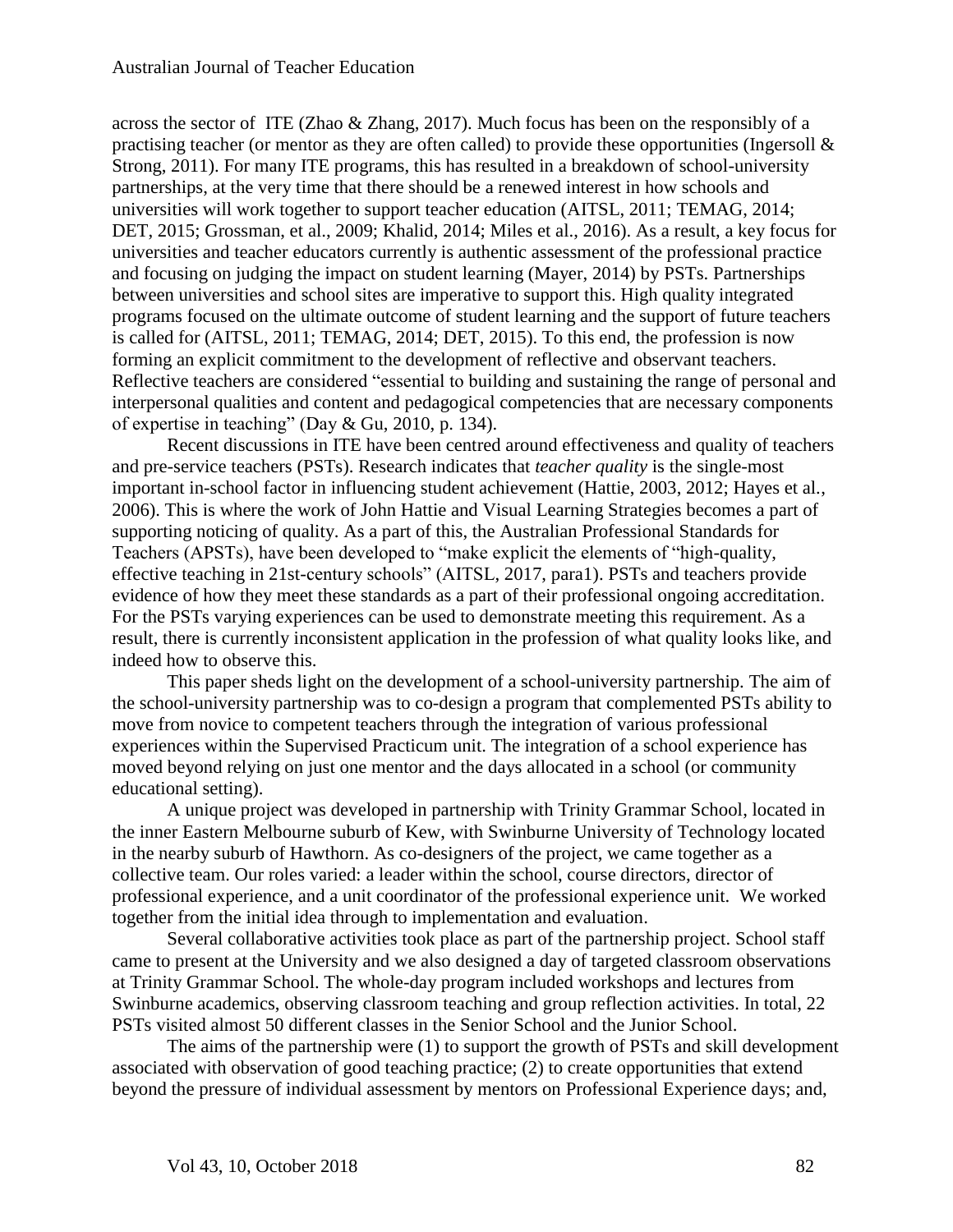(3) to provide the school community an insight into how teaching practices can be enacted.

This paper presents our experiences and reflections from the enactment of establishing the project. We share the voices of the school leader and ITE staff involved in setting up the program. The data of these voices were collected through a shared reflection. The voices of these participants are seen as important to share, as they are often accounted for when sharing such initiates related to university-school partnerships.

A discussion critically framing the notion of university-school partnership interaction through Tim Ingold's (2015) lines, intersections and meshworks is presented. The data are explored through the entanglement of lines of 'partnership', 'partnership understanding', 'involvement', 'supporting PSTs', 'noticing of PSTs, and the notion of 'impact'. Complex layers of different needs intersecting towards one vision were identified. These highlight the perceived impact of university-school partnerships and provide important possible guidelines for those interested to embark on similar projects.

#### **Lines of Partnerships**

Partnerships are complex and layered. They are not linear. Rather a weaving of intersecting and juxtaposed interactions, over time and in space. Participants in partnerships bring varied experiences. There is ongoing learning – about the vision, how each work with each other, what our institutions require, our lived experiences, expectations, assumptions, and so on. These considerations afford an openness of negotiations and invited us to suspend judgement on what is and isn't a partnership, and thus cultivated a curiosity about what can be possible when we work together, and challenge concepts of partnerships and collaborations, and in this case what a university-school partnership might and/or could look like. This way of thinking about university-school partnership illuminates how these **"**moments in networks of social relations and understandings" (Massey, 1994, p. 6) can be explored. In this way, we think of these moments as the construction of learning lines and entanglements, after Ingold. As he puts it:

*Yet it takes only a moment's reflection to recognise that lines are everywhere. As walking, talking and gesticulating creatures, human beings generate lines wherever they go. It is not just that line-making is as ubiquitous as the use of the voice, hands and feet – respectively in speaking, gesturing and moving around – but rather that it subsumes all these aspects of everyday human activity and, in so doing, brings them together into a single field of inquiry. (2007, p.1)*

As Ingold imagines line-making through speaking, gesturing and moving around, we view interactions with others, and thus partnerships, as an everyday human activity that happens to make lines, that are complex and layered allowing for the weaving of ideas or lines (Ingold, 2011). Ingold further argues that this line-making is a meshwork.

Ingold's conceptualisation of meshwork, lines run through space as lines of movement and growth as real lines of life, where they meet and sometimes are bound together is "reimagined as sites of external contact or adjacency" (Ingold, 2011, p. 63). This is a different conceptualisation of a network of drawn lines with intersections at points A and B, rather as an *inversion* (Ingold, 2011, p. 63, emphasis original) of thinking about interaction as a simple meeting of lines of flights (Ingold, 2010). In this conceptualisation of a meshwork, Ingold is describing a complexity that is layered. It is both, connecting and adjacent; external meeting and intersecting "behind the conventional image of a network of interacting entities" (2011, p. 63). It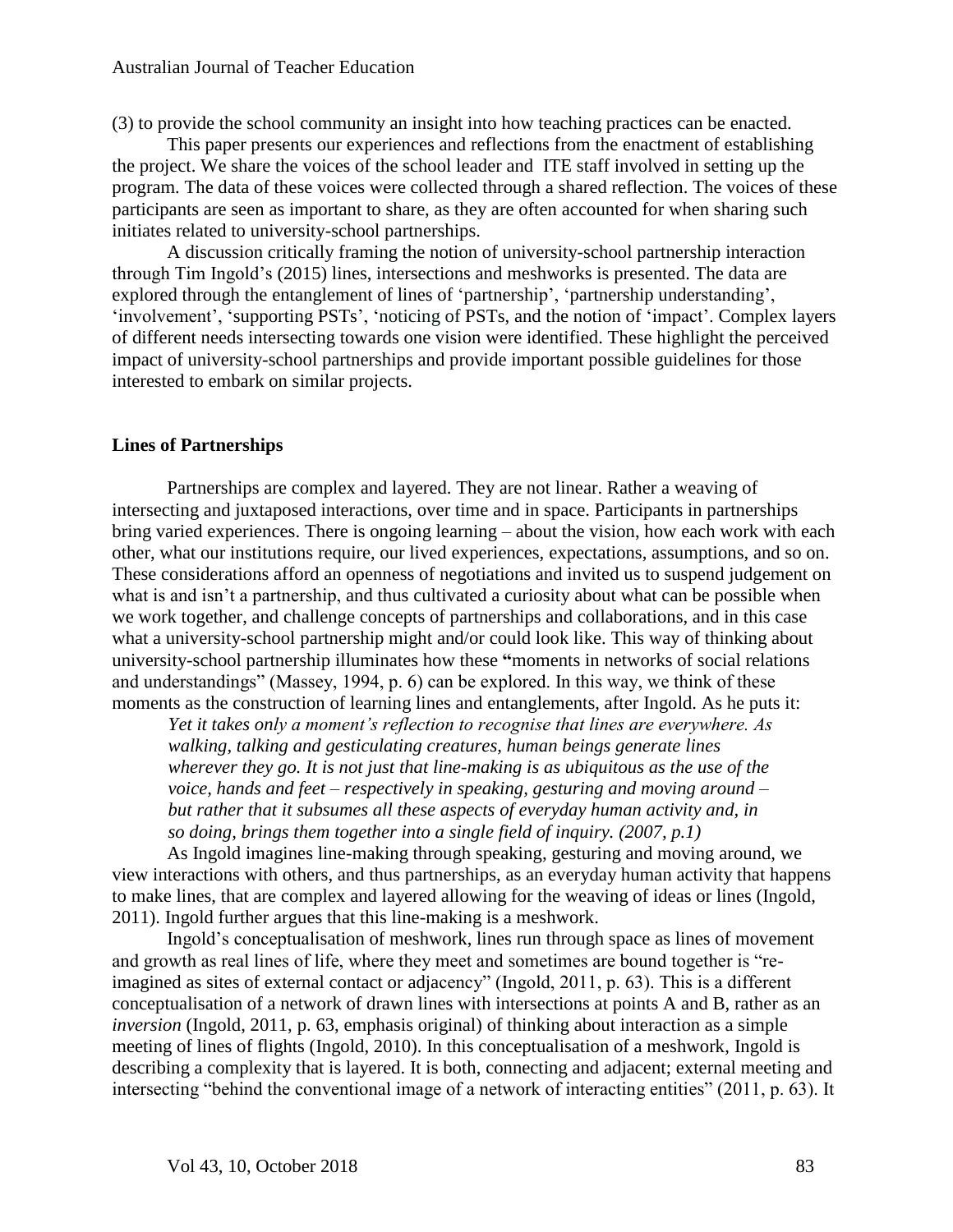is in this layered, complex space where a formalised notion of partnerships is extended with a conceptualisation of a meshwork that layers the space, time and life with intersections of external meetings, connecting and adjacent, thus "a meshwork of interwoven lines" (Ingold, 2011, p. 63), if you like, like a spider's web.

School and university partnerships are transformative experiences for all key stakeholders. New ways of working are highlighted, especially from the perspective of higher education, and the extension of the traditional Work Integrated Learning (WIL) model attached to the professional skill development component during the study of a degree (Lemon & Weller, 2015; Orrell, 2004). For ITE, the utilisation of partnerships with schools and educational community institutions beyond professional experience offers much potential for innovative practices that engage all stakeholders - pre-service teachers, initial teacher educators, schools, teachers, students, and the education community. Universities "need to maintain strong industry links to maintain current and appropriate qualifications" (Gharehbaghi, 2015, p. 17). And in ITE this is ever present in policy documents that call for the addressing of the breaking down of school-university partnerships (AITSL, 2011; TEMAG, 2014; DET, 2015), at the very time that there is a renewed interest in how schools and universities will work together to support teacher education.

In building from Orrell (2004), working as a partnership between industry and higher education allows for a "transformative stakeholder ethos"; that is the partnership seeks benefits for all parties and that learning is viewed as holistic, rather than task focused, whereby students are encouraged to develop new ideas though the exploration of the subject matter (i.e. subject intended learning outcomes and linked assessment) and the actual work place. This leads to authentic, ongoing, transformative partnerships, curriculum, and research.

### **The Study**

This is a self-study whereby our narratives support the enactment of our lived experiences. These narratives help us as individuals, and as a collective, to manoeuvre through the learning landscapes of university-school partnerships. The narratives were collected post project delivery via email, with two weeks to reflect, respond and share.

Using reflection as a method of recording data on individual perspectives is a known practice in educational research that creates framing and reframing, whereby "the self might be engaged in, as well as learn through, the reflective process (Loughran, 2006, p. 43). Wilson and Clarke (2004) have identified that in their role as educators, teachers learn, teach and use reflective and metacognitive processes to understand their identities and the reason why they do things. Schön's (1983) notion of 'reflection on action' and 'reflection in action' informs the foundations for reflection. Reflective inquiry should lead to continuous professional development (Dinkelman, 2003; Ditchburn, 2015; Loughran, 2006). We live, tell, retell, and relive our life stories (Connelly & Clandinin, 1998) as we negotiate ourselves within and across various contexts. It is through self-study reflective practice that thoughtful, systematic, critical, exploration of the complexity of one's own learning and teaching practice emerge (Dinkelman, 2003; Samaras, 2013; Stürmer, et al., 2013).

In analysing our reflections, we drew on a qualitative methodological framework of selfstudy (Mason, 2012; Denzin & Lincoln, 2008) that reaches deeply into complexities of life and living, to explore people and social processes and can capture the rich experiences held within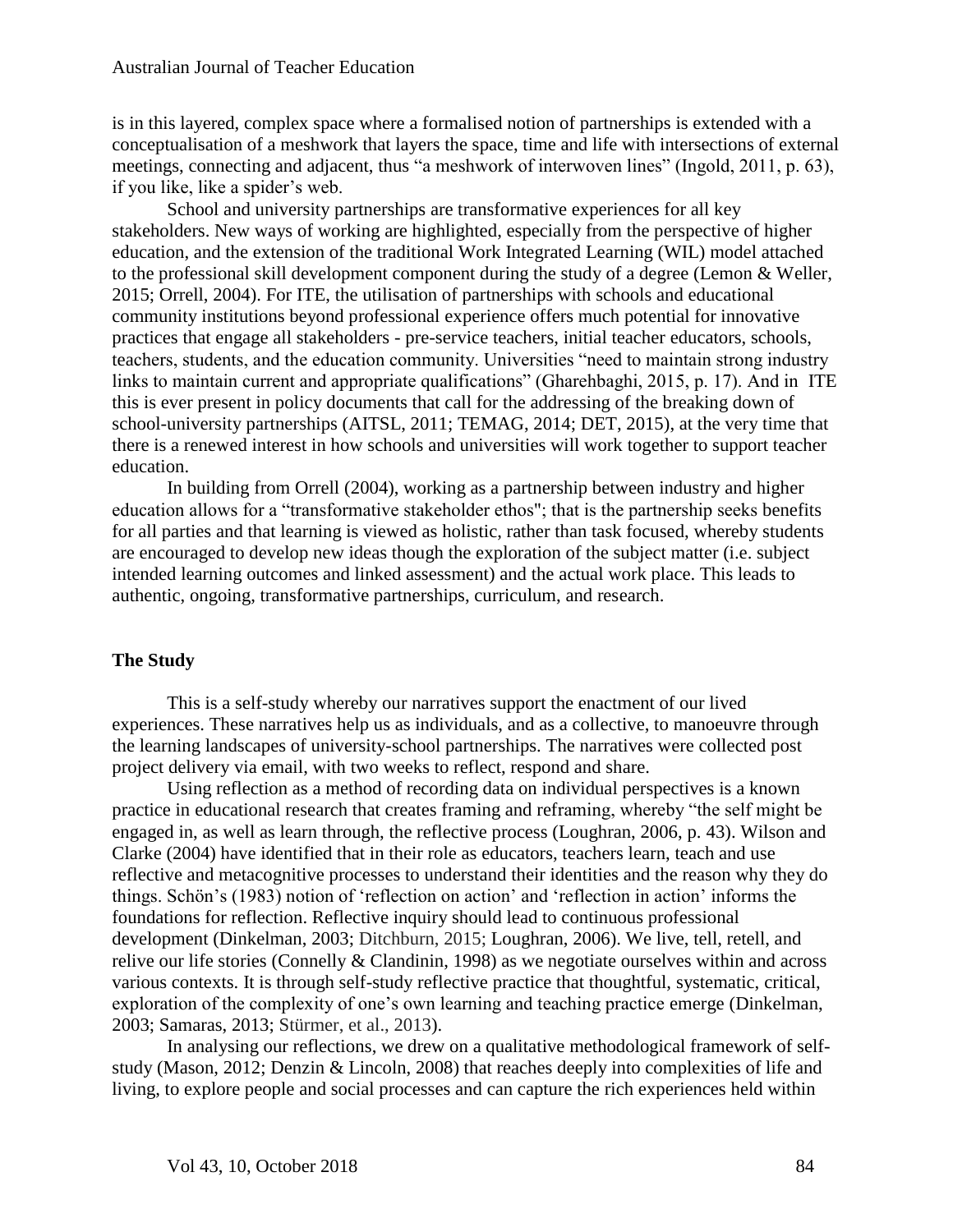these. There is value in this approach, which enables a deep understanding of 'lifeworld' (Alvesson & Sköldberg, 2009), focusing on our engagement, experience and identity development in the university-school partnership. A capacity for critical reflection and use of analytical language are central to this process of inquiry (Samaras, 2013; Farrell, 2013). Following Ingold (2007; 2015) metaphors of lines, provides the critical lens for understanding, including the subtleties and nuances that accompany participation in this particular world, which acts to inform and frame our narratives and enables us to draw meaningful conclusions from them.

We are five participants with different roles in the leading, design and the contribution to the collaboration. At the time of this project, one author was the director of professional experience, two were a course director, one was a unit coordinator of professional experience subjects, and one was a leader located within a school. We also acknowledge the numerous teachers, school students and PSTs who took an active part in various activities, who are not a part of this paper.

Following our collaborative activities, each participant completed a reflection protocol (Figure 1) and was instructed to comment extensively and in a narrative-personal writing style, about their experience, thoughts and beliefs following a series of guiding questions.

## Guiding questions for personal reflection Individually respond to the questions below in reflective and narrative style and in as much detail as possible. 1. What does partnership mean to you? 2. From your perspective and role, how did you approach this partnership project between Trinity and Swinburne? 3. What was your involvement? 4. What were the perceived benefits? 5. What were the highlights for you? 6. What were the challenges and why? 7. What observations of the pre-service teachers did you make? What were they saying? What were they doing? 8. Teacher education and school partnership needs are well documented in the current climate of teacher education - how did this program/project assist this vision? 9. Pre-service teachers had the opportunity to visit a school, become involved in the culture and work with teachers, how did this program/project assist in a unique opportunity for their professional growth?

#### **Figure 1. Guiding questions for personal reflection**

Analysis followed a thematic approach, searching for patterns and relationships to "find explanations for what is observed" (Boeije, 2010, p. 76) through segmenting and reassembling. Recurrent themes were coded, categorised and analysed using a combination of inductive and deductive approaches guided by literature, research questions, and Ingold's (2011) conceptual framework. Findings discussed in the following sections are presented as lines of partnership: 'lines of partnership understanding', 'lines of involvement', 'lines of supporting pre-service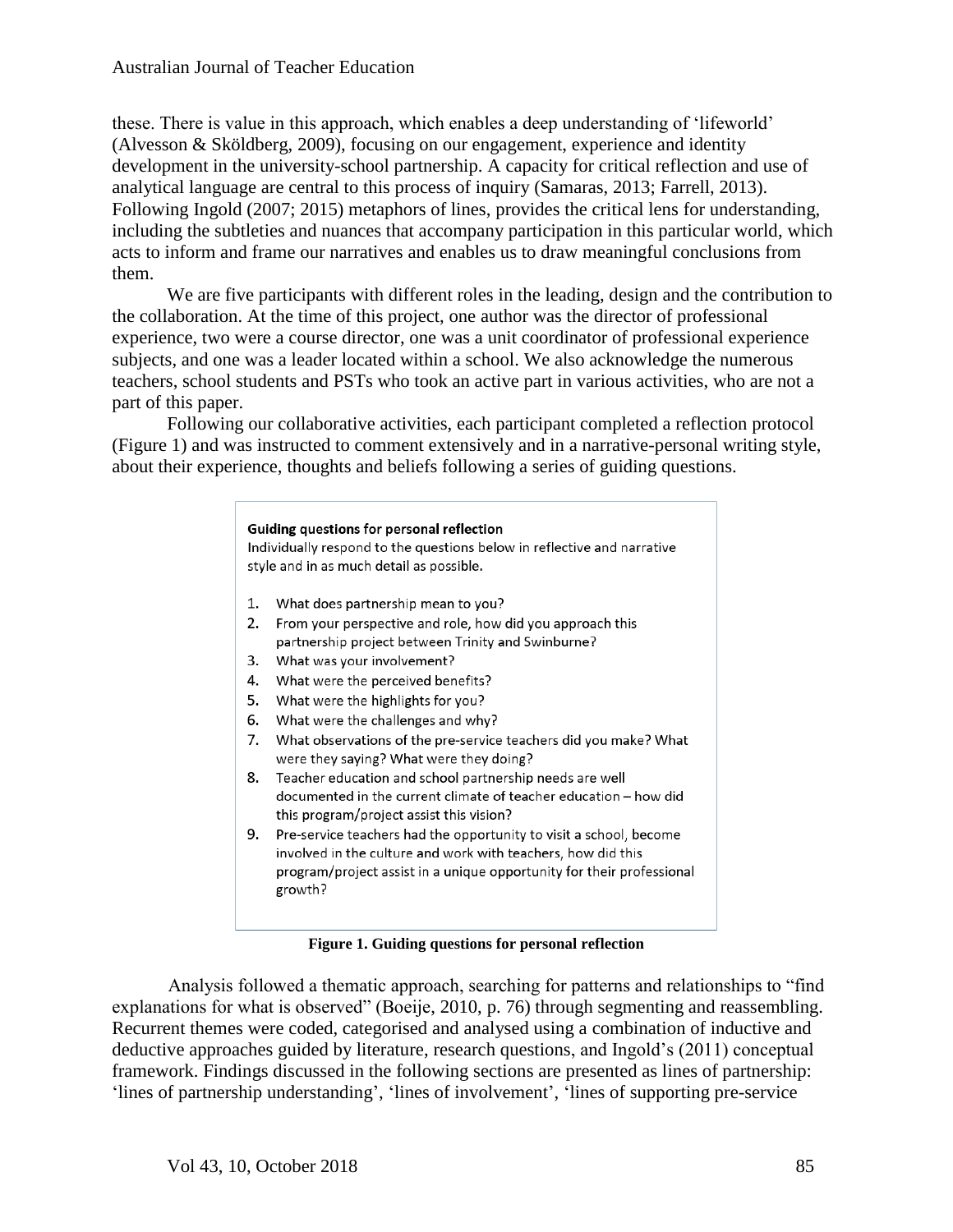teachers', 'lines of noticing of pre-service teachers', and 'lines of impact' as a way to demonstrate the complex, layered and entangled life worlds of school-university partnerships.

## **Lines of Partnership Understanding**

Lines of partnership understanding emerged in relation to three themes: locality, a sentience shared experience and mutual benefits. The understanding of partnership is evidenced in relation to its local space, or what Ingold (2015) calls an experience of an atmosphere of mutual consciousness of surrounding individuals are able to perceive once they are in it. Geographical proximity bears meaning in forming the partnership. Bryan has acknowledged that "geographically Swinburne and Trinity are very close to each other", noting that "the school has built good relationships with other secondary schools and with social service providers in the local area, but we are increasingly keen to develop closer ties with the university sector as well". Given social institutions already share the same environment, locality is seen as valid reason to partner.

The understanding of partnership also emerged as a shared experience that can generate "a transformative outcome on learning … (enabling) to extend authentic, mindful and contextualized discussion of a shared experience" (Agli). Every person that has been immersed in the experiences of the day was able to draw on these and extend the learning "along the interwoven lines of meshwork" (Ingold, 2015, p. 87) that have been created from the shared atmosphere. The transformative power of the shared experience is in its ability to change the movement of learning. Such movement, that is "held between anticipation and recollection" (Ingold, 2015, p. 87) is a key feature in the experience of PST, who are being pulled by their recollections of being students themselves and pushed towards anticipating the future identity as teacher. The transformative power of the shared experience is in the creation of new interwoven social lines, different to the individual pushing and pulling experience.

Lines of understanding partnership were found to be intrinsic to the initiation, growth and development of the partnership. As Lemon & Weller (2015) reiterate, the understanding of *how* partnerships work is essential to its success, and this is shared in our reflections, for example: "when two parties enter into a union that is based on mutual respect and a sense of purpose that is intended to mutually benefit both parties" (Catherine). The belief presented here is that the bases of entering the union and the sense that underpins its purpose impact its potential outcomes. The acknowledgment in mutual benefits is in line with what Orrell (2004) describes as transformative emphasises on long-term learning that seeks benefits for all parties in a holistic approach to teacher training. Lines of partnership understanding emerged from the beginning of the project, as Narelle has noted it is "about coming together with united ideas and vision", as she goes on saying:

*For me one of the imperatives is listening to each other and respecting what it is that all need, want, and can bring. It is a celebration of strengths individually and collectively - what can be united together to strengthen then vision. It is a negation of ideas that can come together is a formation that support an innovative that can make an impact. For me this collaboration was about a united vision of supporting. The growth of pre-service teachers and in a university and school working together to foster capacity to look closely at best practice, pedagogy and practices in learning and teaching. (Narelle)*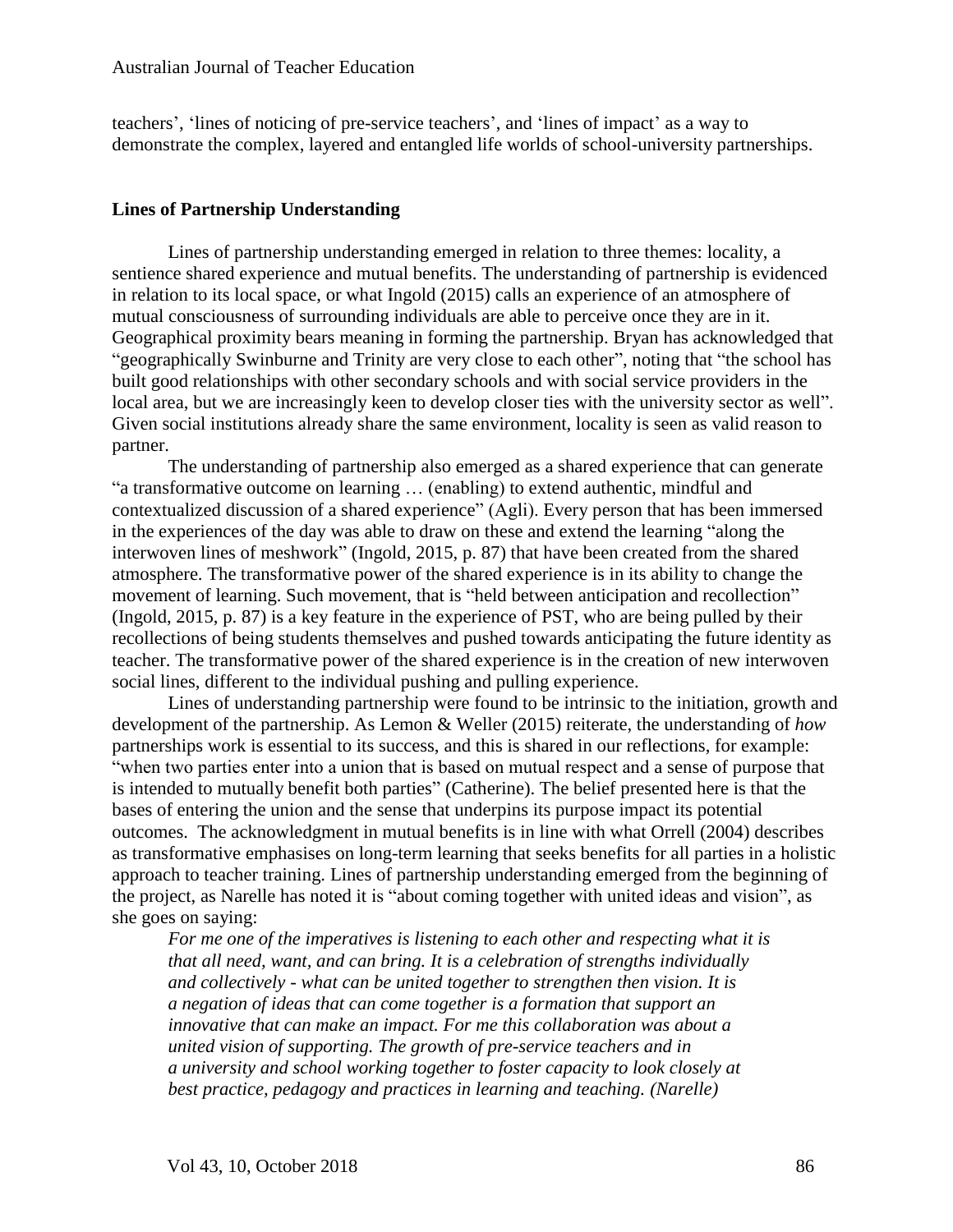Mutual benefits emerge from these reflections within qualities of senses: a united vision, a capacity to look and an ability to listen to each other depicts the coming together and exemplifies Ingold's (2015) notion of being "immerse in sentience" (p. 86). Sentience as a capacity to perceive the experience with respect to the quality of care given to time, effort and resources invested by all involved, is also seen in the following:

*Partnership means to me a collaborative effort towards mutually agreed on outcomes. That is not to say however that collaborators won't have their own unique gain from the partnership, but rather, a joint vision into how collaboration may benefit each partner as well as a joint cause is identified. Practically, partnership means sharing and joining resources (personal, work time, funding, tools etc.) towards achieving the partnership's outcome. The terms of a partnership must be explicitly discussed and agreed upon commencement. (Anat)* 

Turning from ecology and shared experience of sentience to economy and language of resources and gain, lines of understanding of partnership can be seen in reference to Ingold's (2015) notion of house-holding "a concentration of materials and potential energy from which lifelines fan out" (p. 155). Mutual attention to join vision, and an unconditional commitment to undergo this experience *with* others (sharing, joining, collaborating), underpins the formation of partnership.

## **Lines of Involvement**

When considering lines of involvement, the analysis of our individual reflections revealed: dealing with risks of future success, a line of growth, fulfilment of professional role, and a perceived personal benefit of creative outlet. Questions about the partnership's possible success were illuminated:

*The openness to explore a relationship was evident, but even as I went into the meeting, I did not know what the outcome could be. I very much approached the conversation with a gratitude for meeting with me, for an openness to explore what was possible and an approach that was open to what could be developed together… It was a risk going to the meeting. (Narelle)*

*Narelle and I were the initiators of the project - we brainstormed the idea and created the concept. After that, we did the various organisational things that were required in order to make it happen… (my) trepidation came from the fact that the organisational requirements were significant, and school life is already 'busy'. (Bryan)*

Both Narelle and Bryan have had uncertainties about would their involvement be successful given the very limited time and the busy workload of all involved. Narelle seems to be grateful for even getting a meeting time with a school leader, not knowing what the outcome would be. Bryan expresses his fears faced with the possible risks of introducing yet another project to an already busy school. These comments are seen alongside participants' awareness that the nature of involvement in this partnership is that of growth: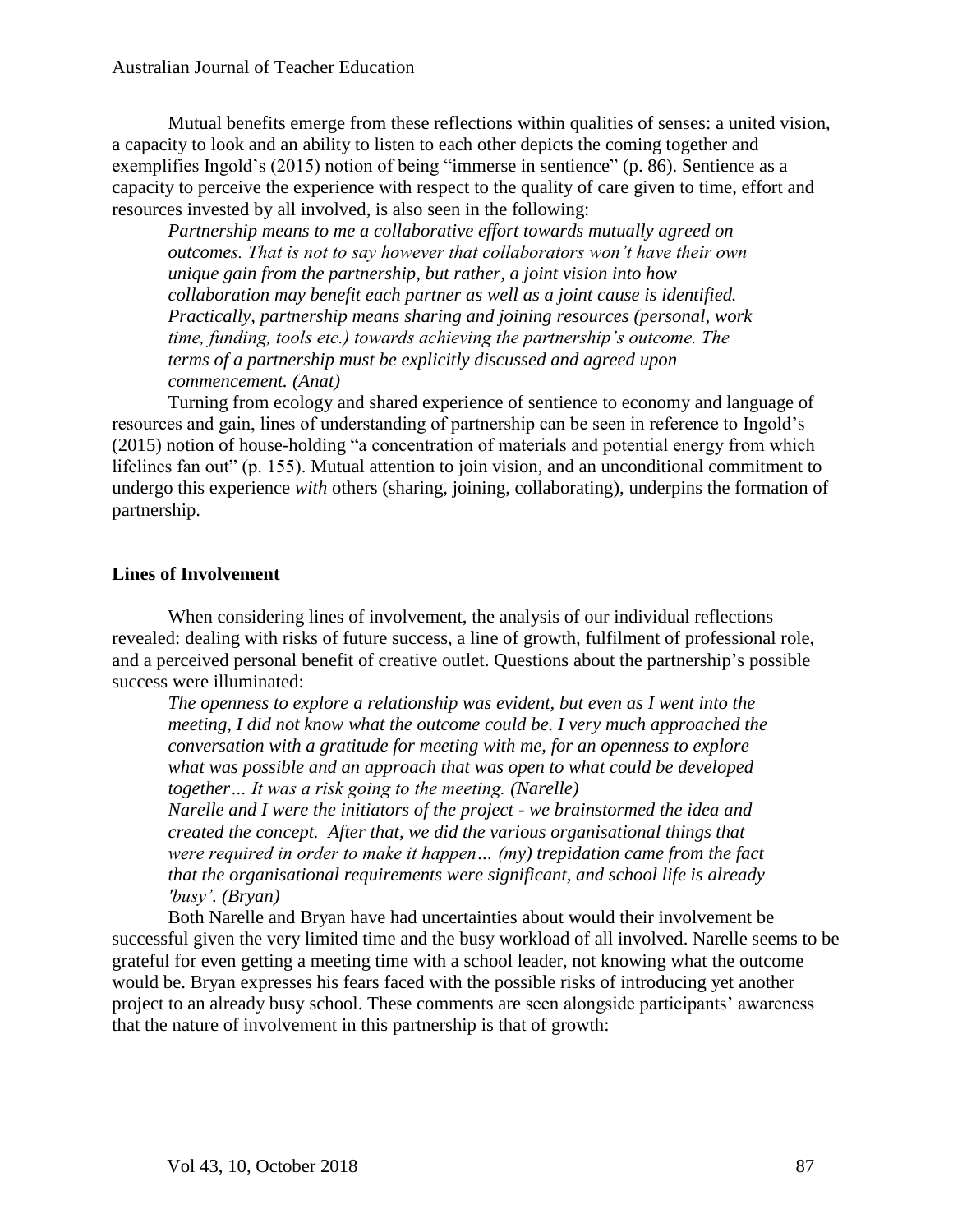*would envisage that this role might change over time as the project changes shape. At this stage, I have met with our partners at Trinity and I have participated in delivering a workshop for our pre-service teachers at Trinity. (Catherine)*

*In my initial conversation with Narelle, I shared with her my experiences and hopes for the ITE at Swinburne. Since that initial meeting, I have participated in various meetings and discussion, including one visit to the school. (Agli)* 

Both Catherine and Agli note that their involvement has grown from an initial meeting to multiple conversations, site visits and delivering workshops. Anticipation that involvement will continue to grow emerges as an understanding that the project will moved to include more people:

*It was important for me to get buy in from other Swinburne staff - the course directors and the unit coordinator. I wanted to see this as a team approach and development beyond the initial ideas. (Narelle)*

*Eventually there were almost 70 different people involved on the day, each of whom needed to have a clear understanding of their role. (Bryan)*

Moreover, lines of involvements were shown as limiting individuals' involvement to fulfil their minimal job requirements, seen for example in Catherine's comment "I have currently had a relatively minor role in the project, as the students that I teach have not been directly involved in the project". Involvement has been described as a way to fulfil aspects of one's professional role:

*I was new to my role, new to the university, but guided by the need to establish unique and powerful partnerships that could grow Swinburne's approach to professional experience and indeed working with schools in the local area. (Narelle)*

*I also approached it as a unit convener, engaging with my students in a situated learning experience that we could then draw upon to make connections to readings and theory in Curriculum Methods 1. Finally, I approached it as a Course Director, seeing this a potential model for professional experience. (Agli)* 

*From my role as Course Director I am very interested in all of the students in my care being exposed to as many educational opportunities as possible. (Catherine)*

*This semester, I have been the unit coordinator of the second professional experience unit in both the Bachelor of education and the Master of teaching secondary years program …as such, I have been involved in the delivery of the program. (Anat)*

Guided by the professional responsibilities of our roles, each participant has navigated the nature and the extent to which we were involved. This finding supports what Beck and Kosnik (2002) have identified as reasons for university staff to limit their involvement in supervised practicum; the main reason is being time pressured. The authors continue to list the growing commitments of academic roles on top of the work required in the professional experience section, which is not as highly regarded or rewarded as demonstrating research impact (Beck & Kosnik, 2002). Moreover, Orrell (2004) explains that old cultures and practices around work-integrated learning included coordinators who learnt their role 'on the job' and largely operated in isolation, stating that "coordination of work placements was costly to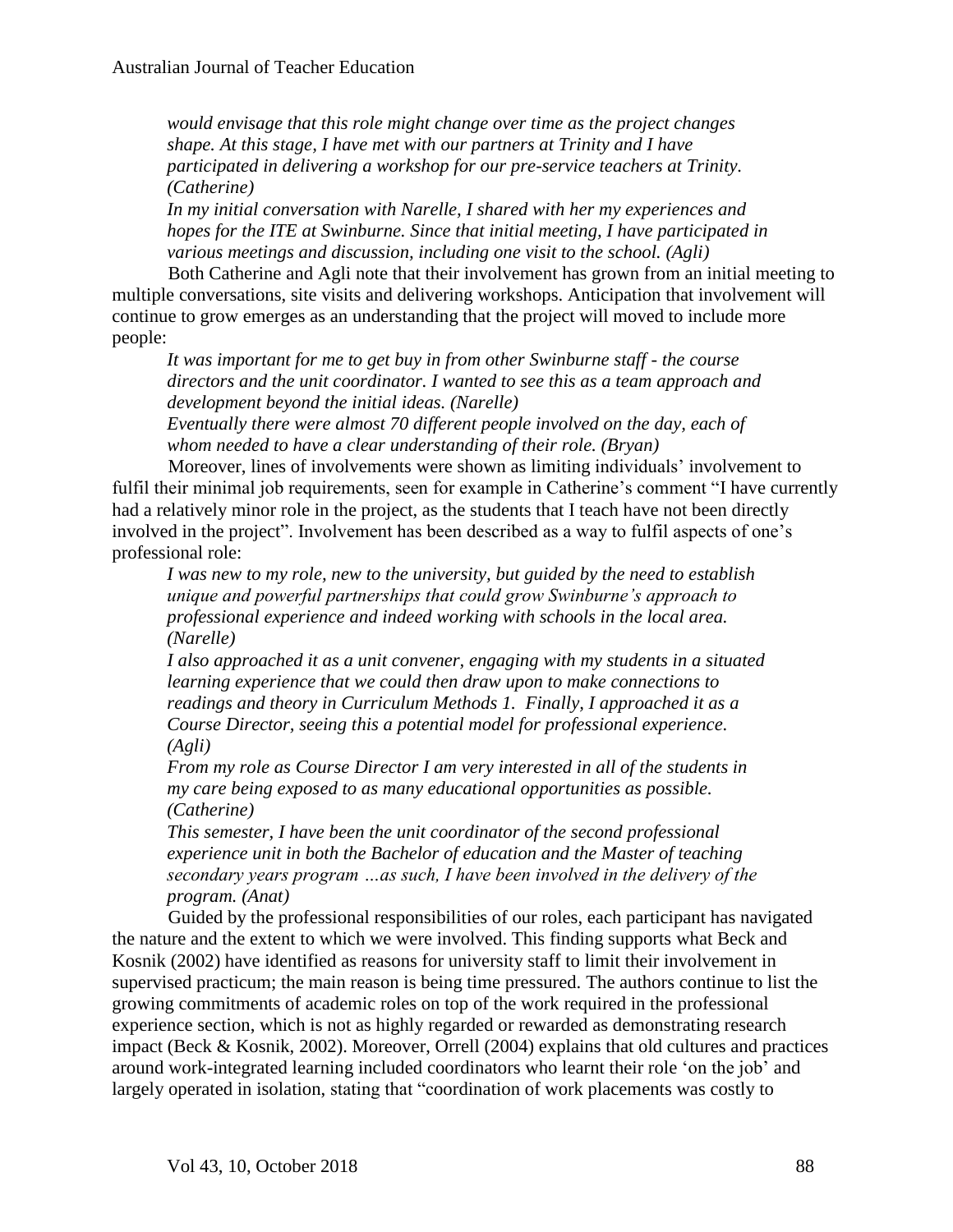academics' personal career advancement" (p. 2). The academics that participated in this partnership are seen to be aware of the need to make their involvement worthwhile in terms of their research outcomes:

*I was also keen to see this as a project that would align smartly across learning and teaching as well as research. This was a driver for me in terms of smart working in a project, and to model this to colleagues who had not experienced this before. (Narelle)* 

*I approached this firstly as a researcher, experiencing an authentic learning about how space, pedagogy, and learning can have a transformative outcome on academic staff, students and future professional praxis. (Agli)* 

Another identified line of involvement emerged as a creative outlet, describing involvement as an engaging new adventure in which interactions are seem to be creative and playful. Choosing to take part in a fun, new and exciting project was perceived by academics of bearing personal benefits:

*I wanted to connect. I wanted to see what was possible. And I was very much driven by creating something unique…. Bryan and I just bounced ideas off one another…we both were at a stage where we wanted to do something different to extend the idea of partnerships between a school and a university. We both wanted to make an impact. (Narelle)*

*The enthusiasm came from the belief that we were trying something very new. (Bryan)*

*From my personal perspective I aim not to have preconceived ideas, and try to approach new adventures with curiosity and an open mind… I think that new experiences that challenge our personal experiences and understandings are always great opportunities for learning and growth as individuals. (Catherine)*

## **Lines of Supporting PSTs**

From our analysis of our reflections two lines of supporting pre-service teachers emerged: one is a line of support that creates a bridge between theory and practice, whereas the second is support given in-between PST identity formation. These were found to correlate Ingold's (2015) notions of between and in-between as discussed in the following.

The university-school partnership was perceived to provide a form of unique support to PSTs, one that creates a bridge between the theoretical and somewhat artificial learning environment of the university and the real world of school life. Agli has noted:

*Becoming a well informed graduate from an initial teacher education program requires bringing together theoretical and practical knowledge and making connection between these and contextualized educative settings such as schools. (Agli)* 

Making connections between otherwise divided worlds, was seen by Ingold as a bridge or "an attraction of opposites, a link in a chain, a double-headed arrow that points at once to this and that" (2011, p. 147). These two points of reference are embedded in PST's experience in a step-by-step approach into this new reality, as noted by Catherine: "I think that this project is a crucial "first step" in developing a sense of a shared community of educational excellence within our own locale." Ingold's 'between' has two terminals, the movement in the between is framed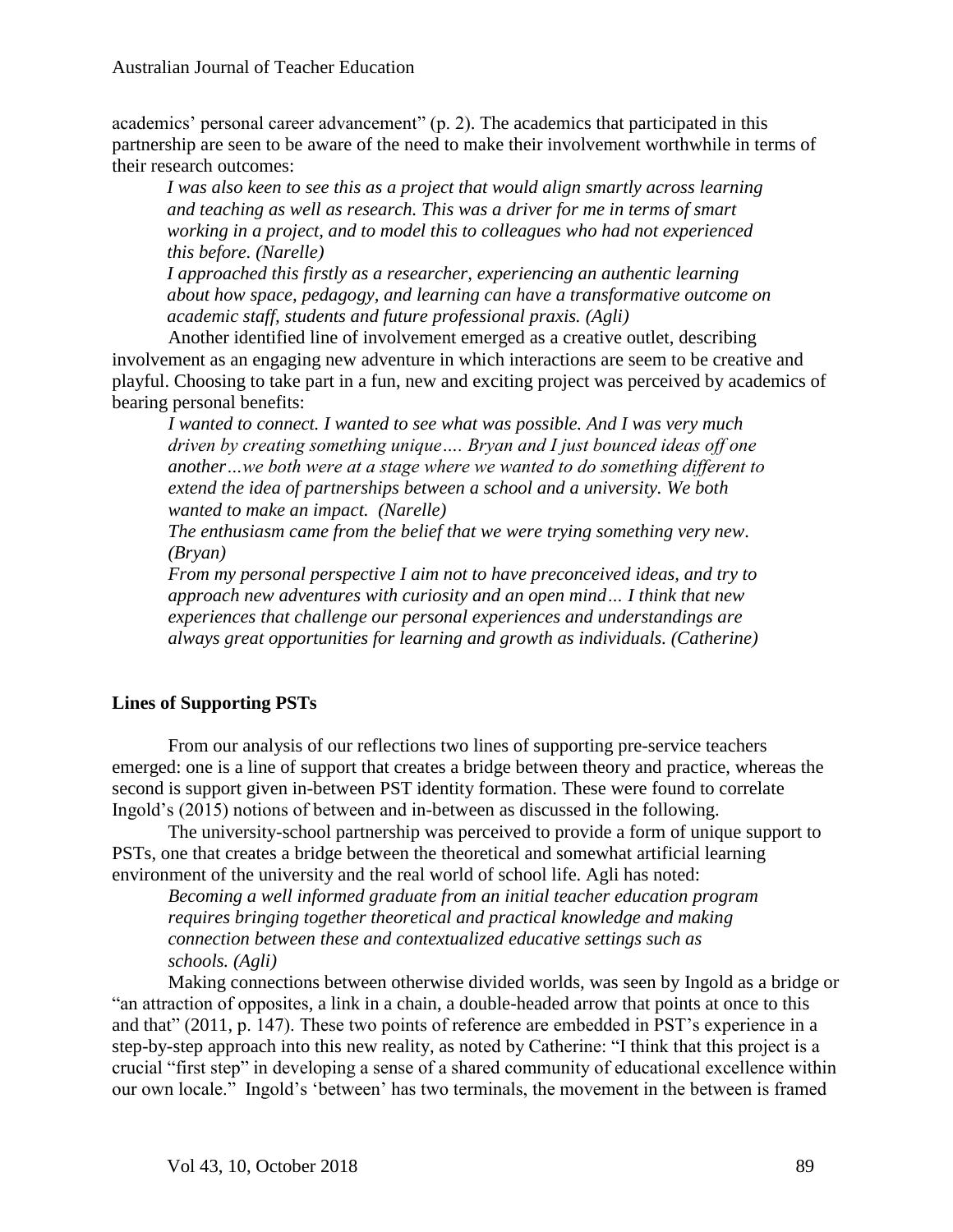by doing and growing, taking steps towards a final stage, from theory to practice. The sense of development towards an authentic world of teaching is experienced within a community of practice:

*This program enables the team to explore the tensions associated in transitioning pre-service teacher from university studies into the complexities of school communities where there are various competing imperatives that shape leadership, teaching and learning. (Agli)*

*This program assisted the vision of school and university partnership by creating an authentic experience that offers in-depth training and scaffolded observation of practice opportunities. It provides PST with an environment in which pedagogical content knowledge can be seen and evaluated, rather than discussed in theoretical terms. Working in teams of peers in a school context, also strengthen PSTs interpersonal and ethical capacities, and potentially develops their understanding and practice of the AISL standards. (Anat)*

The school context is a crucial element in supporting the development of teachers' professional growth. Beltman et al. (2015) points at the reciprocal nature of interaction of personal and contextual factors in shaping teachers' identity, which is constructed by various agents in the broader society to which teachers belong to. Within communities of practice – comprised of school and university professionals – support for PST is provided as a development towards an end result of teacher accreditation – their acceptance into the profession. Support is therefore seen and designed with an end-product in mind, as Agli claims: "building [a] robust and sustainable ITE courses that is future focused as well as grounded in the realities of teaching and working within diverse school communities". Lines of support between an ITE course to profession practice, and in developing ready to teach teachers, is a purposeful intervention, directed by desired outcomes.

Lines of supporting PST is also seen in what Ingold (2015) calls 'in-between', which he defines as a "movement of generation and dissolution in a world of becoming where things are not yet given…but on the way to being given" (p. 147). The in-between has no terminals; in the in-between, movement is ongoing. Support is offered in reference to the changing nature of PSTs identity; no longer university students, not yet teachers:

*Teacher's professional growth closely relates to their growing and changing identity. On campus, PSTs often act like students. This has been evident in their lack of motivation to contribute to any aspect of the unit that is not compulsory and in their minimal reflective comments at the debrief session in class. The importance of the program for PST's growth lies in its environment. At Trinity, PSTs dressed impressively and professionally…they were willing and ready to engage in the professional interactions the school had prepared. Making this effort and meeting expectations to act like a teacher, may help to develop their professional growth more rapidly and purposefully. (Anat)* 

PSTs' identity considers both personal and contextual factors; it may be taught and be seen by others and by the self in particular points in time and contexts since "'individuals' beliefs and experiences as well as their perceptions of what is expected in a particular context are an important aspect of teacher identity" (Beltman, et al., 2015, p. 226). In the school environment, PSTs were seen to accept the expectations to look and act in professional ways. The importance of providing support in the form of an intervention in-between a crucial time of identity formation is supported by the understanding that the experiences shared and the people met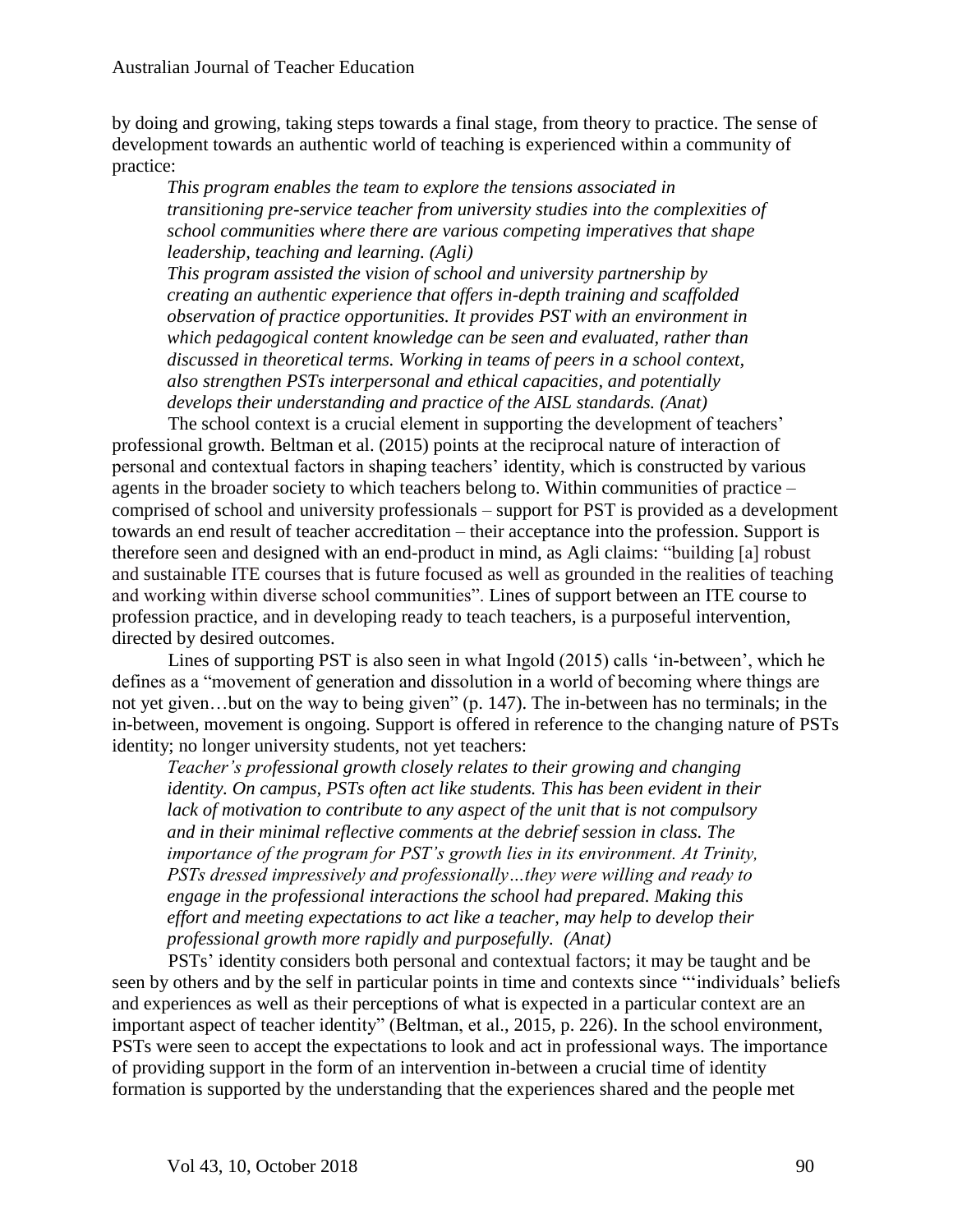during the teaching practice period, are vital in shaping the way PSTs see themselves (Khalid, 2015).

## **Lines of Noticing of PSTs**

Lines of noticing of PSTs were shown in our reflections as traces of our own professional dispositions, reflecting, mirroring and identifying in others that which we personally find of value. Agli noted:

*During my time with the pre-service teachers, I observed the professional manner with which they conducted themselves. Their engagement in the auditorium during the initial presentations led to me saying "If I did not know, I would be thinking that you were all members of staff, not pre-service teachers". It was also heartening to see the way that they greeted their mentor teachers as they headed off to observe their classrooms. Mostly I was impressed with how they supported each other – presenting as a cohesive group. (Agli)*

PSTs have been leaving traces of their movement in space, by: 'the manner' in which they 'conduct themselves', how they are 'greeting their mentors' and how they 'support each other'. As such, noticing emerges in reference to Ingold's (2007) notion of a trace as "any enduring mark left in or on a solid surface by a continuous movement" (p. 43). Observation is moreover seen along a line of personal beliefs and along opinions on how professional teachers should conduct themselves, engage, present and interact. These are perceived as impressions of what is 'heartening'. 'Pleasing' was also an impression left on Catherine, noting: "I am pleased to hear from my colleagues that some great questions were asked of the expert panel at the end of the day – particularly in reference to gender issues". Noticing aligned with our own priorities and dispositions as we were looking for traces of what we taught the cohort:

*As a facilitator on the day, I noticed PST had found it very challenging to convert their observation notes to questions. They needed a lot of support connecting pedagogical practices to theories and examine … the implications of what they saw. I noticed most of them moved to quick judgmental comments, such as, 'that was great' or 'I wouldn't do that'. (Anat)* 

Reflective practice and debriefing on the work by all parties were shown by Orrell (2004) to be essential component of work placement for generating transformed learning. Noticing that learning needs to be deliberate and intentional, supported by purposeful reflection is seen as an expected feature of quality of learning outcome. From within our teaching positions, we each noticed what we have hoped our PSTs learnt and tuned-in to assess and evaluate how much of what we taught is understood and practiced.

While academics' noticing of PSTs involved observing for traces of evidence of learning related to their own teaching objectives, for the school staff at Trinity noticing PSTs emerged as connectors that are tied and transformed by the place:

*At first, they seemed daunted, but by the end they seemed comfortable. Interestingly the teachers at Trinity quickly formed opinions about which pre-service teachers were more likely to have long term success in the classroom. There was a small minority who seemed negative about the school and the experience from the moment they arrived. This may just be youthful cynicism. The vast majority 'bought in' and worked to learn from the*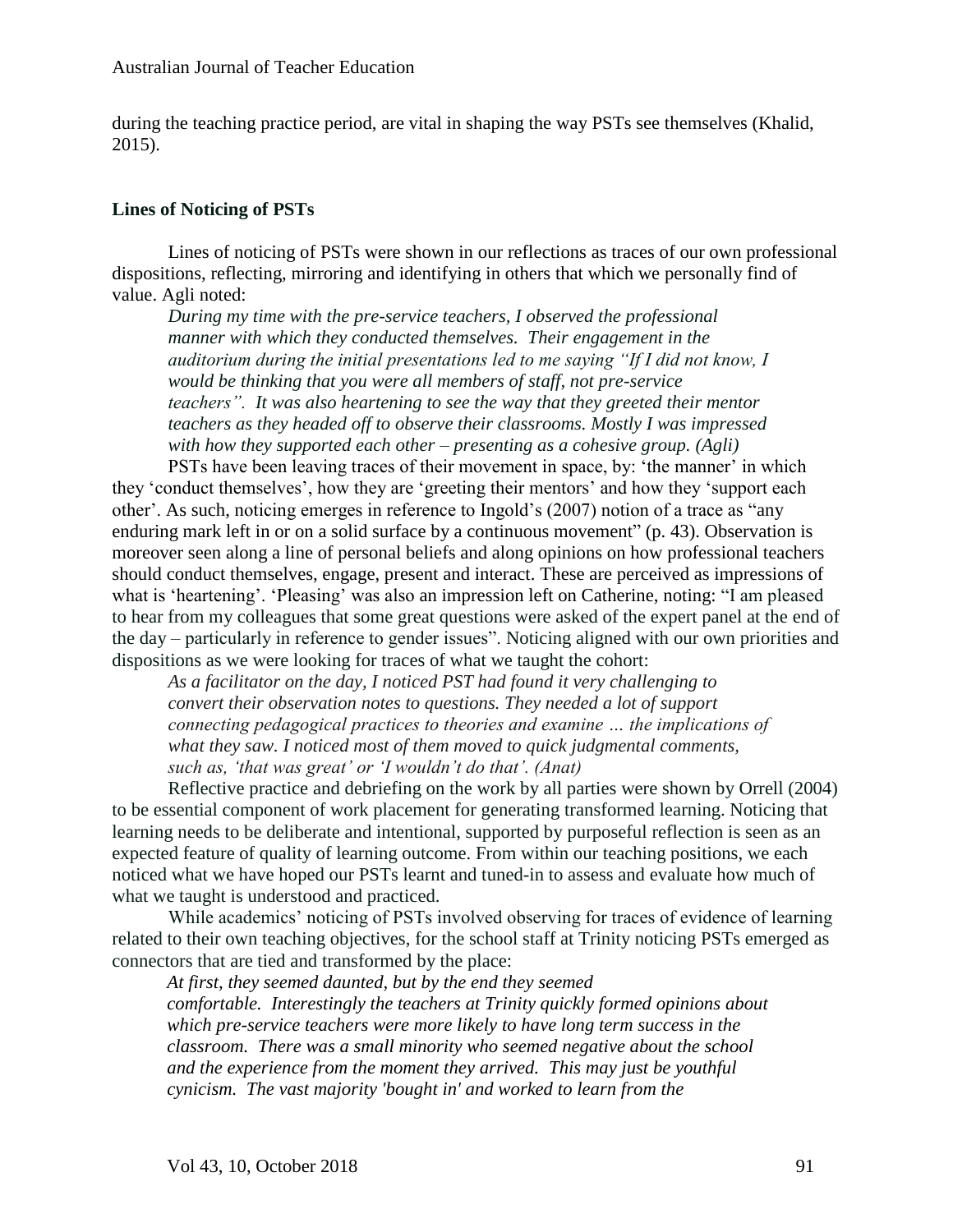## *experience. It is interesting that during the final panel session 90% of the questions came from 3-4 people. (Bryan)*

Noticing PSTs comfort level, how 'daunted' they seem, Bryan reflects on noticing whether or not PSTs have connected to the school's environment. In the words of Ingold (2017): "once a knot tied from multiple and interlaced strands of movement and growth, it now figures as a node in a static network of connectors…people find themselves in environments built as assemblies of connected elements" (p. 75). Teachers who already work at the school have noticed which PST would most likely connect to the network. These PSTs are perceived to be more likely successful in the long term. Bryan has noticed who is 'bought in', in other words, who has successfully connected to elements that make up the school environment and who has failed to connect, presenting 'negative' attitudes or 'cynicism'.

## **Lines of Impact**

*Each teacher approaches the classroom with their own philosophy. This philosophy evolves during a career. When a pre-service teacher goes out on placement they are normally put into a situation where they work with one experienced teacher for a period of weeks, during which that person's approach is seen as 'the one right way'. In reality, there are many different ways to be a successful teacher. By exposing the pre-service teachers to 45 different philosophies in one day, then putting them together to unpack what they had seen, I am sure that they became aware that no school is homogeneous, and no two classrooms need to be the same. (Bryan)* 

Bryan has encapsulated some key understandings in this paragraph that give voice to the multifaceted nature of the 'lines of impact' that can be drawn from the reflections of the partnership. The lines of impact need to be considered from the perspectives of the teachers, the PSTs, the school, the university, and the academics. Lines of impact can be both negative and positive in nature and it is important to voice those key concerns in order to strengthen the next steps in this unique relationship between Swinburne and Trinity.

Teachers have 'their own philosophy' that 'evolves during a career' and that evolution is formulated by experience and reflection. The nature of this statement by Bryan is actually reflected in the assessment tasks for the PSTs. In their professional placement units, they are required to undergo intensive periods of teaching experience within a particular school context. Additionally, they develop a portfolio that enables them to collate data that demonstrates their capacity to teach which is measured against the Australian Professional Standards for Teachers (Graduate) (AITSL, 2017). The impact for the PSTs here is twofold. Firstly, they provide documentation that shows that this meets the professional standards of teaching. Secondly, the PSTs begin to develop their sense of teacher identity. This has a long-term impact in constructing the teacher that they will become. Anat reflected upon this in her comments of the day when she said that the experience "provided a supported positioning for their (PSTs) emerging teacher identity".

As PSTs develop more breadth and depth in their teaching experiences it is hoped that their framework of understanding in the classroom moves from "What works to what works best" (Hattie, 2017, p. 430). As Bryan articulated, "there are many different ways to be a successful teacher", so *what works best* may not necessarily be the same in all circumstances as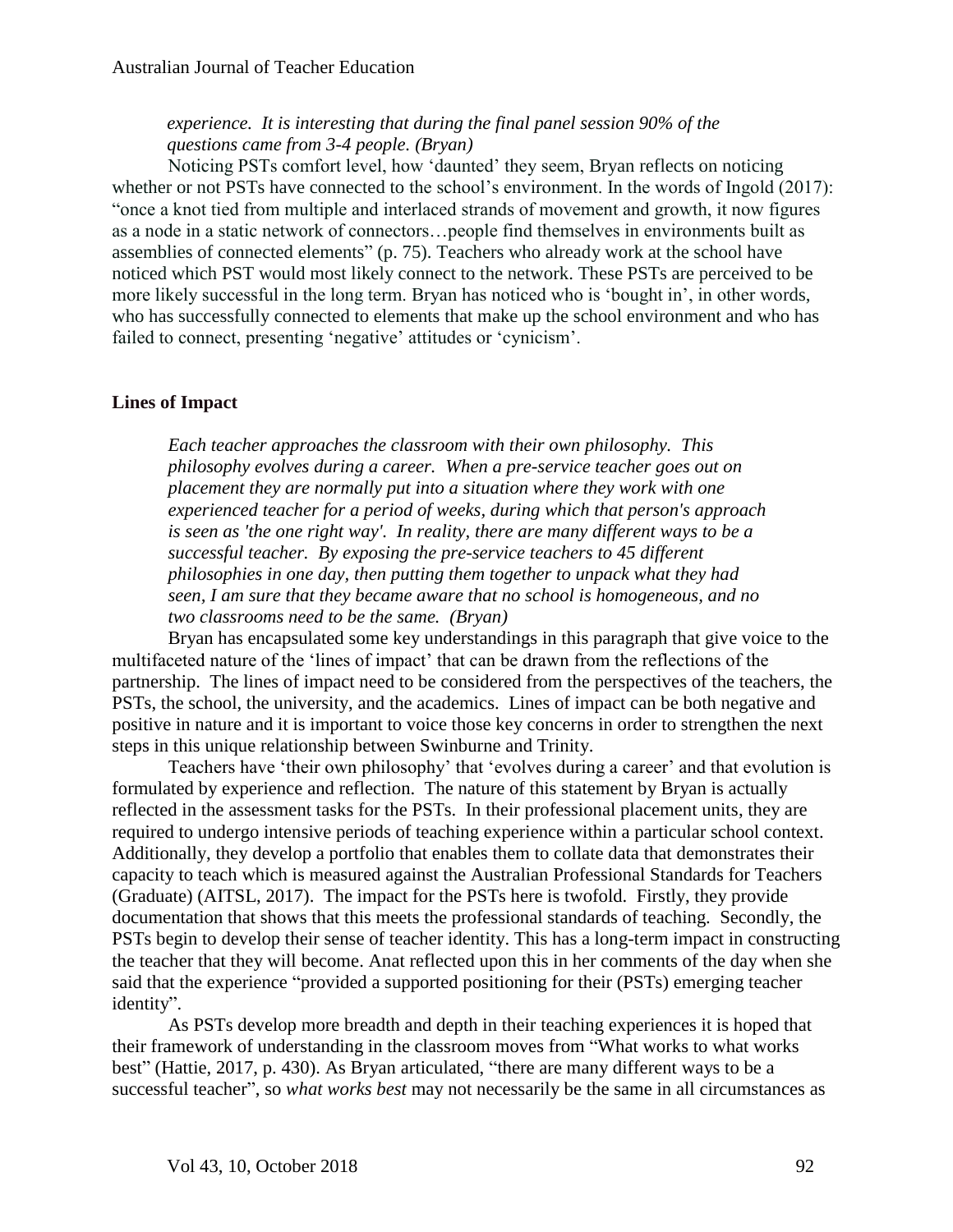no school is homogenous. Hattie (2017) realises that every teaching and learning scenario needs to be aware of its particular context, and additionally each context needs to come to a "collective agreement about what impact means" (Hattie, 2017, p. 430). As we can see in this study, the lines of impact here have multiple measures according to the viewpoint of the individual and the context in which the individual is situated.

A common theme that is seen in the reflections of the study, particularly from Anat and Bryan, is the sense of 'collegiality' that was demonstrated by both the Trinity teachers, the PSTs and the Swinburne academics. Anat shared the following response:

*In this project, we came together and worked as a team, especially on the day, which I don't feel we were so much before. Course directors, unit convenors and school leaders all shared their expertise in making the day successful. This alone is of excellent benefit for the productivity of our unit and for future project collaborations. (Anat)*

Catherine also shared the sentiments of Bryan and Anat reflecting that one of the benefits of the relationship was 'creating a strong sense of educational expertise within the community that enhances all'. Nevertheless, Catherine also reflected on the difficulties in participating fully on the day due to scheduled teaching commitments on the university campus. This was not the case for Anat and she relished the opportunity to be in a school environment.

*I am conscious that with the shift I have personally made from working at schools to academia, I have less and less opportunities to be present in the classroom and experience school life. A highlight for me was to work at a school for the day, even as an observer and facilitator, and touch base with the industry I am most closely related to. (Anat)*

Paradoxically, Catherine reflected on the opportunities that the Trinity-Swinburne relationship had created for the Trinity teachers. She could envisage future 'opportunities for staff to work in a sessional capacity at Swinburne'. Thus, the impact for the academics and the teachers alike is mutually beneficial. All participants, the academics and the teachers alike, recognised that there were multiple benefits for both parties in developing a partnership between the school and the university. Bryan's words epitomise this mutual understanding:

*I believe that this partnership is unique - it is a chance for the school to give back to the educational community, and it is a chance for our community to connect with those in a tertiary setting. I hope that this will be the beginning of an ongoing relationship. (Bryan)* 

#### **Conclusion**

As the climate for ITE changes and develops there is undoubtedly more pressure to develop meaningful school-university partnerships. By using Ingold's framework (2011; 2015), this paper reveals the entanglement of lines and intersections that are present in the realisation of what a partnership can look like. The multiple complex layers of this shared experience and the meeting points that exist involve the lines of understanding what a partnership is, involvement, supporting pre-service teachers, noticing pre-service teachers, and impact become evident. This investigation highlighted subtleties that would not have been recognised otherwise.

This paper highlights the importance of subjectivity and interactivity. A partnership simply does not just happen in a void. Investment is required by all stakeholders - school,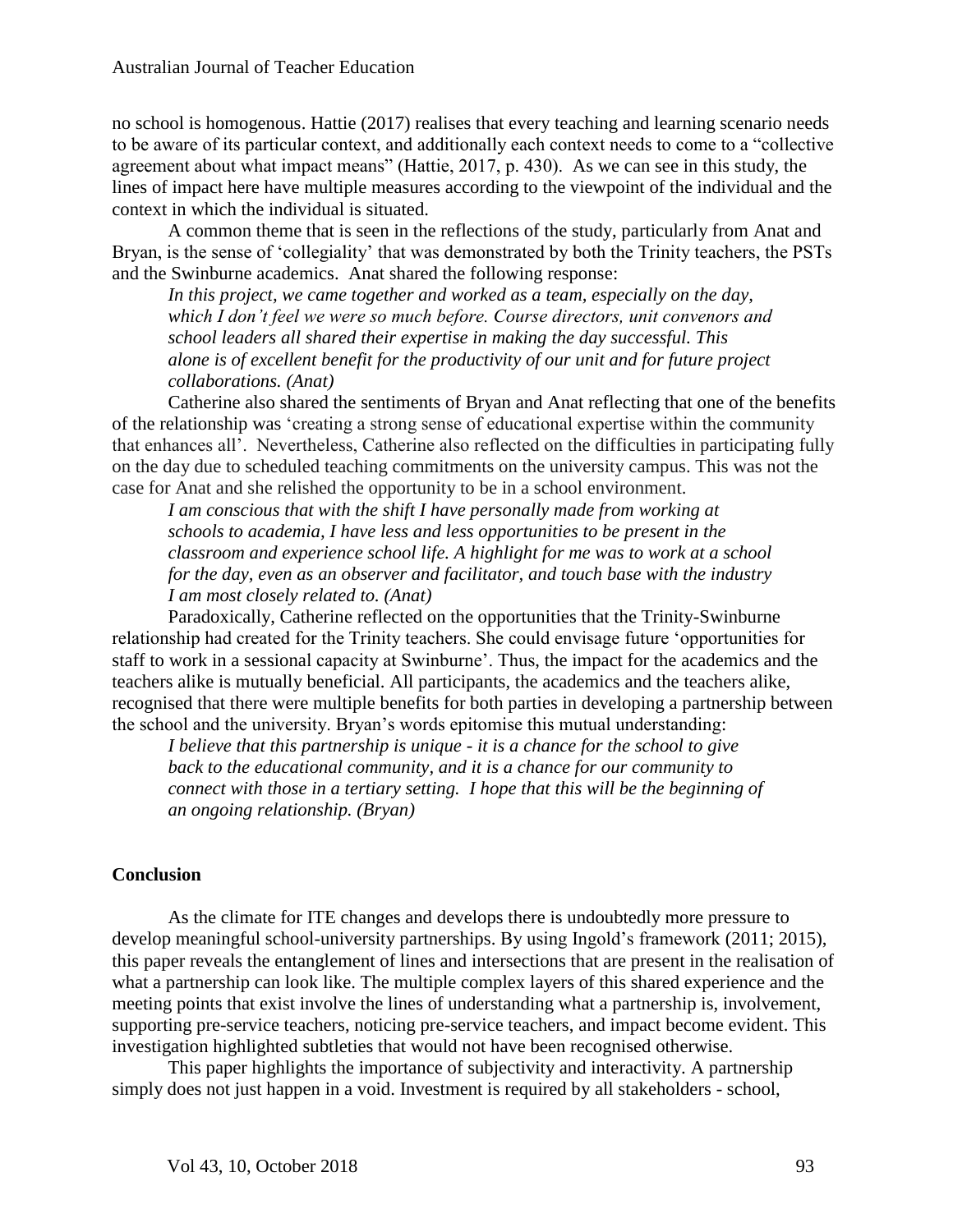university, staff, pre-service teachers, and indeed policy. This is complex in itself but through a co-design process and openness to dialogue about these aspects the strength of a schooluniversity partnership can exist, and be replicated. Through a self-study utilising Tim Ingold's (2011; 2015) theoretical framework our meshwork of identities, assumptions and lived experiences are revealed. The voices in this paper reveal different needs and observations. It is through the action of reflective practice that we were able to come together to transform what might be possible in working in different ways and through different lenses. This is where the lines of partnership understanding reveal the place of locality, mutual respect, and the action of listening to one another. The case shared illuminates that the investment in growing and strengthening relationships between and in-between (Ingold, 2015) is essential, and through lines of involvement demonstrate how perceived professional benefit, growth and vision for success need to be realised and raised in the process of school-university partnership development and enactment.

Underpinning the school-university partnership was a vision to support PSTs and to scaffold experiences for them beyond professional experience days and situated learning within the university context. Observation of practice in and across a variety of classrooms and hearing the teacher voice was imperative. This supported lines of supporting PSTs that created a bridge between theory and practice as well as identity formation that stepped away from the pressures of being judged or formally assessed. Through this vision, as a team we were able to take on a noticing role that linked to impact of the program design and development in the PSTs. Multiple view points and different practices of enacting learning and teaching were positioned within the program and scaffolded for the PSTs to extend their growth.

Three possible recommendations can be inferred from this analysis that might be found beneficial for others who consider school-university partnerships:

- 1. School-university partnerships may be enhanced by being mindful of shared locality and spaces, a sentience shared experience and mutual benefits, which play a key role in creating strong understanding of partnership.
- 2. In the context of ITE programs, one should also consider the dual meaning of lines of support. First, schools' function as a bridge between theory and practice, providing an industry-based experience in which PSTs can enact what they learnt in a workplace environment. Second, the partnership must be able to hold and contain ambiguity and inconclusiveness, acknowledging the in-between developing identity of the participants who are no longer students and not yet teachers, who work in a school community but do not belong to its membership group.
- 3. Academics and participating teachers should take into account their personal biases and subjective dispositions as lines of noticing could appear along one's own beliefs. Traces of professional and personal agendas may impact what one would look for and how performance at a school would be evaluated. Moreover, teachers may act from within their connectivity to the school culture, looking subconsciously preferring PSTs who appear to be a better cultural fit. These are especially important considerations if one aims to arrive at a reliable assessment of PSTs performance in the school environment.

As we have collectively reflected up the school-university partnership, we too have also noticed our own practices and assumptions. Collectively we have been able to consider one way that extends how we work and can demonstrate a call to action by AITSL to work closely together and support PSTs. As Ingold (2011; 2015) imagines line-making through speaking, gesturing and moving around, these actions makes lines and furthermore this line-making is a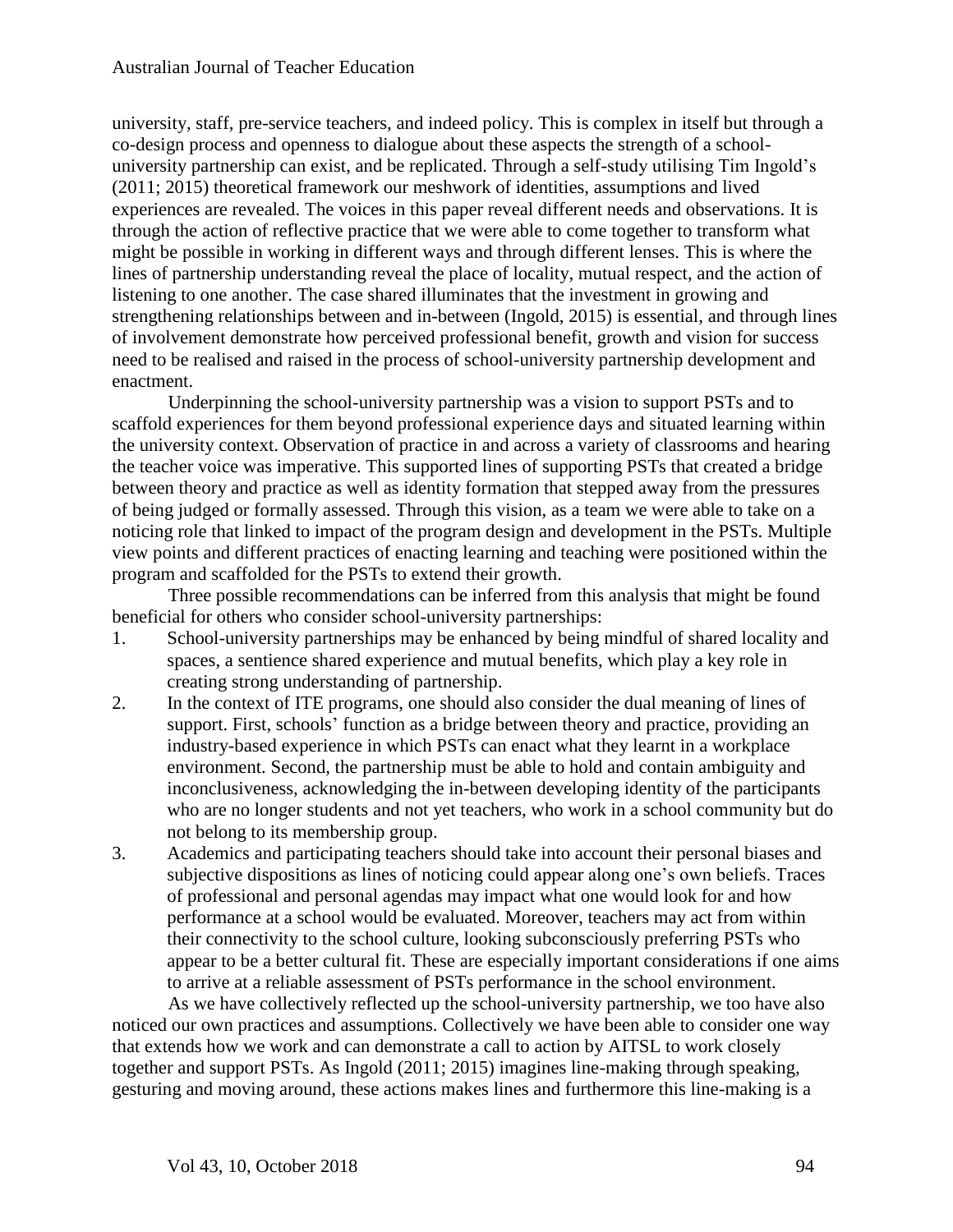meshwork, revealing the intersections, entanglements, perceptions and sensations that can reshape ITE.

## **References**

- Australian Institute for Teaching and School Leadership (AITSL). (2017). *Australian Professional Standards for Teachers*. Retrieved at <https://www.aitsl.edu.au/teach/standards>
- Australian Institute for Teaching and School Leadership (AITSL) (2011). *National Professional*
- *Standards for Teachers*. Canberra, Australia: Ministerial Council for Education Early Childhood Development and Youth Affairs.
- Alvesson, M & Sköldberg, K. (2009), *Reflexive Methodology: New Vistas for Qualitative Research,* London, United Kingdom: Sage.
- Beltman, S., Glass, C., Dinham, J., Chalk, B., & Nguyen, B. H. N. (2015). Drawing identity: Beginning pre-service teachers' professional identities. *Issues in Educational Research*, *25*(3), 225-245.
- Beck, C., & Kosnik, C. (2002). Professors and the practicum: Involvement of university faculty in preservice practicum supervision. *Journal of Teacher Education*, *53*(1), 6-19. <https://doi.org/10.1177/0022487102053001002>
- Boeije, H. (2010). *Analysis in qualitative research*. London, England: Sage.
- Cochran-Smith, M., & Lytle, S. L. (2009). *Inquiry as stance: Practitioner research for the next generation*. New York, NY, United States of America: Teachers College Press.
- Connelly, F. M., & Clandinin, D. J. (1988), *Teachers as curriculum planners: Narratives of experience*. Toronto, ON, Canda: The Ontario Institute for Studies in Education.
- Day, C., & Gu, Q. (2010). *The new lives of teachers*. London, United Kingdom: Routledge.
- Denzin, N.K., & Lincoln, Y.S. (2008). *Strategies of qualitative inquiry.* Thousand Oaks, CA, United States of America: Sage.
- Department of Education and Training (DET). (2015). *Teacher Education Ministerial Advisory*
- *Group Action Now: Classroom Ready Teachers Australian Government Response*. Canberra, Australia: Department of Education and Training.
- Dinkelman, T. (2003). *[Self-study in teacher education: A means and ends tool for promoting](http://p8081-docutek.lib.uh.edu.ezproxy.lib.uh.edu/eres/documentview.aspx?cid=1705&associd=24614&format=modal&modalid=ctl00_BodyContent_docPopup)  [reflective thinking.](http://p8081-docutek.lib.uh.edu.ezproxy.lib.uh.edu/eres/documentview.aspx?cid=1705&associd=24614&format=modal&modalid=ctl00_BodyContent_docPopup) Journal of Teacher Education*, *54*(1), 6-18. <https://doi.org/10.1177/0022487102238654>
- Ditchburn, G. M. (2015). Remembering reflection in pre-service teachers' professional experience. *Australian Journal of Teacher Education*, *40*(2), 94-111. <https://doi.org/10.14221/ajte.2015v40n2.7>
- Farrell, T.S.C. (2013). Teacher self awareness through journal writing. *International and Multidisciplinary Perspectives*, *14*(4), 465-471. <https://doi.org/10.1080/14623943.2013.806300>
- Gharehbaghi, K. (2015). The importance of industry links in teaching pedagogy: A higher education prospective. *American International Journal of Contemporary Research, 5*(1), 17-23.
- Grossman, P., Hammerness, K., & McDonald, M. (2009). Redefining teaching, re-imagining teacher education. *Teachers and Teaching: Theory and Practice,15*(2), 273–289. <https://doi.org/10.1080/13540600902875340>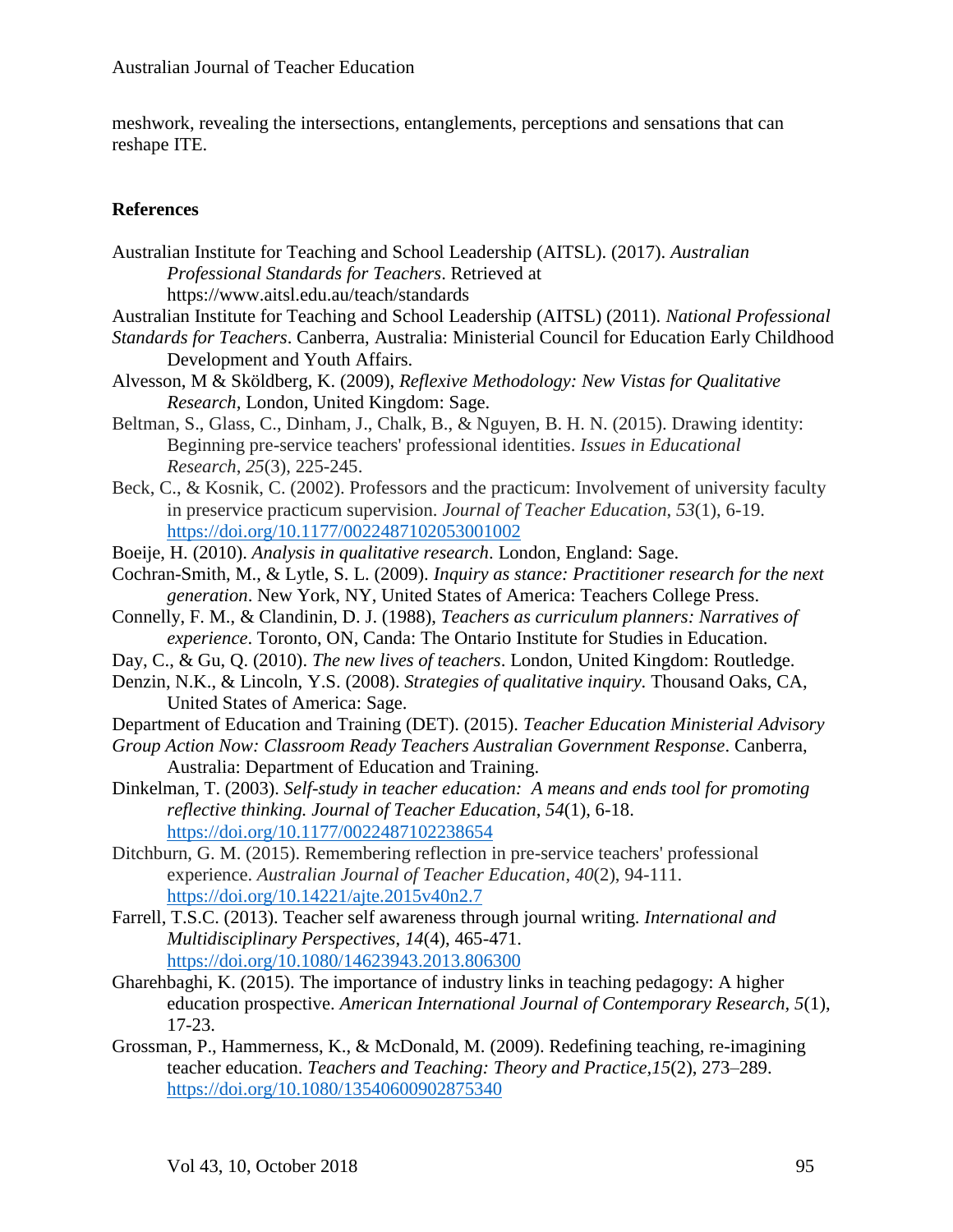- Hattie, J. (2003). *Teachers make a difference: What is the research evidence?* Paper presented at the Australia Council for Educational Research, October 2003.
- Hattie, J. (2012). *Visible learning for teachers: Maximizing impact on learning*. London, United Kindgdom: Routledge. <https://doi.org/10.4324/9780203181522>
- Hattie, J. (2017) Educators are not uncritical believers of a cult figure. *School Leadership and Management*, *37*(4), 427-430 <https://doi.org/10.1080/13632434.2017.1343655>
- Hayes, D., Mills, M., Christie, P., & Lingard, B. (2006). *Teachers and schooling making a difference: Productive pedagogies, assessment and performance*. London, United Kingdom: Allen & Unwin.
- Ingersoll, R. M., & Strong, M. (2011). The impact of induction and mentoring programs for beginning teachers: A critical review of the research. *Review of educational research*, *81*(2), 201-233. <https://doi.org/10.3102/0034654311403323>
- Ingold, T. (2015). *The life of lines*. London: United Kingdom: Taylor and Francis. <https://doi.org/10.4324/9781315727240>
- Ingold, T. (2011). *Being Alive: Essays on Movement, Knowledge and Description.* London, United Kingdom: Routledge. **<https://doi.org/10.4324/9780203818336>**
- Ingold, T. (2007). *Lines: A brief history*. London, United Kingdom: Taylor and Francis. **<https://doi.org/10.4324/9780203961155>**
- Khalid, F. (2014). The impact of teaching practice experience in shaping pre-service teachers' professional identities. *Mediterranean Journal of Social Sciences*, *5*(20), 1921. <https://doi.org/10.5901/mjss.2014.v5n20p1921>
- Lemon, N., & Weller, J. (2015). Partnerships with cultural organisations: A case for partnerships developed by teacher educators for teacher education. *Australian Journal of Teacher Education, 40*(12), 1-19.<https://doi.org/10.14221/ajte.2015v40n12.4>
- Loughran, J. J. (2006). A response to 'reflecting on the self', *Reflective Practice,* 7(1), 43-53. <https://doi.org/10.1080/14623940500489716>
- Mason, J. (2012), *Qualitative researching* (2nd edition). Thousand Oaks, CA, United States of America: Sage Publications.
- Massey, D. (1994). *Space, Place and Gender*. Minneapolis, United States of America: University of Minnesota Press.
- McLean Davis, L., Anderson, M., Deans, J., Dinham, S., Griffin, P, & Kameniar, B., Rockards, F., Tayler, C., & Tyler, D. (2013). [Masterly preparation: embedding clinical practice in a](http://www.tandfonline.com/doi/abs/10.1080/02607476.2012.733193?journalCode=cjet20#preview)  [graduate preservice teacher education programme: The clinical praxis exam in the Master](http://www.tandfonline.com/doi/abs/10.1080/02607476.2012.733193?journalCode=cjet20#preview)  [of Teaching,](http://www.tandfonline.com/doi/abs/10.1080/02607476.2012.733193?journalCode=cjet20#preview) *Journal of Education for Teaching: International research and pedagogy*, 39(1), 93-106.
- Miles, R., Lemon, N., Mathewson Mitchell, D., & Reid, J. (2016). The recursive practice of research and teaching: Reframing teacher education. *Asia-Pacific Journal of Teacher Education, 44*(4), 401-414. <https://doi.org/10.1080/1359866X.2016.1169502>
- Orrell, J. (2004). *Work-integrated learning programmes: management and education quality. Proceedings of the Australian Universities Quality Forum 2004.* AUQA Occasional Publication.
- Samaras, A. (2013). Twelve shells: learning by leading cross-disciplinary faculty self-study of professional practice. *Reflective Practice: International and Multidisciplinary Perspectives, 14*(4), 519-535.<https://doi.org/10.1080/14623943.2013.808181>
- Schön, D. A. (1983), *The reflective practitioner: how professionals think in action*. New York, NY, United States of America: Basic Books.